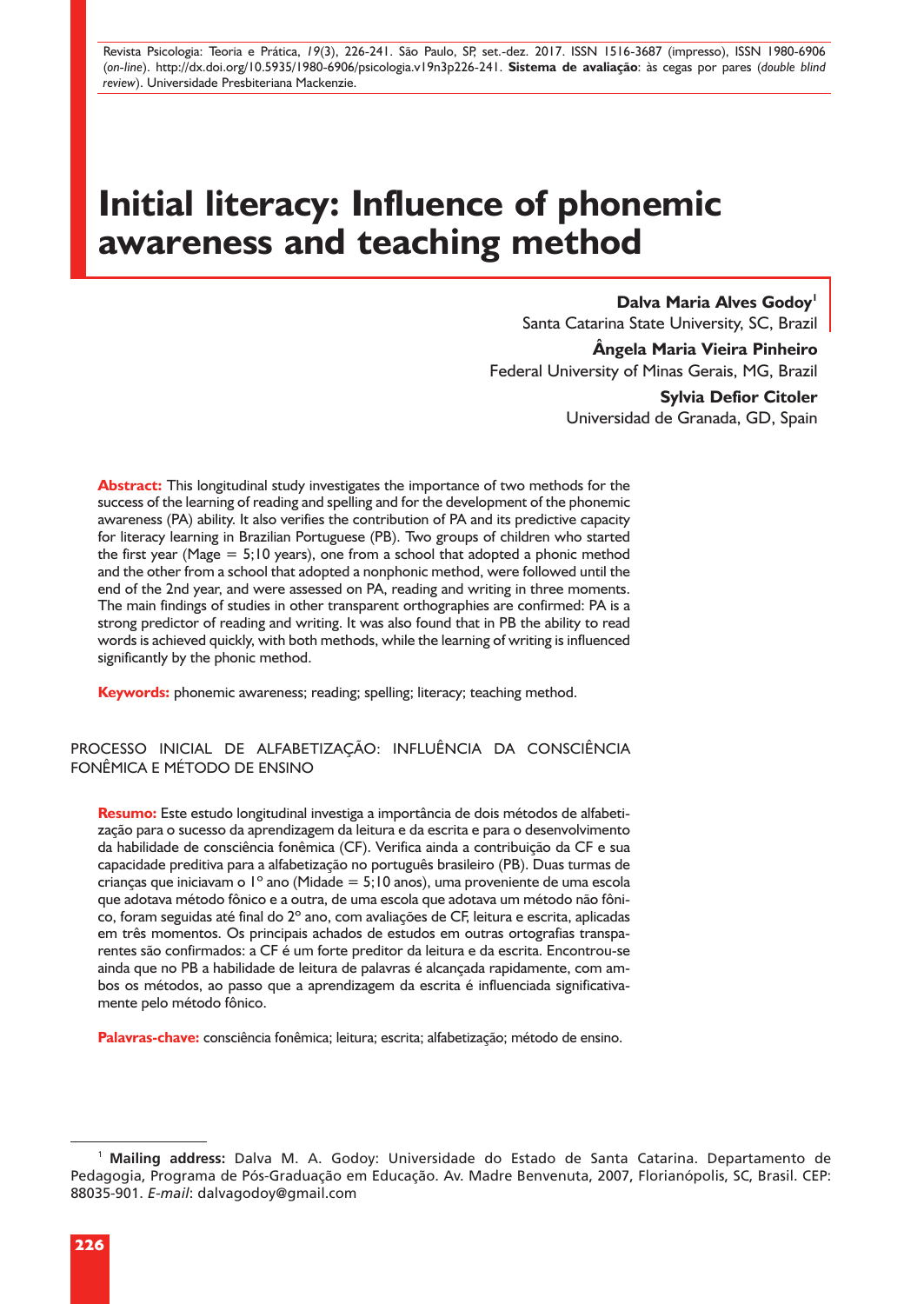#### PROCESO INICIAL DE ALFABETIZACIÓN: INFLUENCIA DE LA CONSCIENCIA FONÉMICA Y DEL MÉTODO DE ALFABETIZACIÓN

**Resumen:** Este estudio longitudinal investiga la importancia de dos métodos de alfabetización en el éxito del aprendizaje de la lectura y la escritura y para el desarrollo de la habilidad de conciencia fonémica (CF). También verifica la contribución de la CF, y su capacidad predictiva, para dicho aprendizaje en portugués brasileño (PB). Dos grupos de niños que empezaban el primer curso (Medad =  $5:10$  años), uno proveniente de una escuela que adopta un método fónico y la otra, de una escuela que adopta un método no-fónico, fueron seguidos hasta el final del segundo curso, con evaluaciones de CF, lectura y escritura, aplicadas en tres momentos. Los principales hallazgos de estudios en otras ortografías transparentes son confirmados: la CF es un fuerte predictor de la lectura y la escritura. Se ha encontrado que en el PB la habilidad de lectura de palabras se alcanza rápidamente, con ambos métodos, mientras que el aprendizaje de la escritura es influenciado significativamente por el método fónico.

**Palabras clave:** consciencia fonémica; lectura; escritura; aprendizaje inicial del lenguaje escrito; método de enseñanza.

#### **Introduction**

There is an extensive investigation on phonological awareness abilities due to their close relationship to reading and spelling learning in the alphabetic writing systems. While rhyme and syllable skills depend on general linguistic experience and develop before the onset of literacy, phonemic abilities, the highest level of phonological awareness and the last to develop, are subject to alphabetic instruction, and do not arise spontaneously (Defior & Serrano, 2011). However, once the learning of reading and writing is triggered, the phonemic abilities establish a reciprocal relationship with the emerging literacy: learning to decode facilitates the development of phonemic awareness, which in turn promotes the understanding of the alphabetic principle. Because of this reciprocal relationship, the development of phonological awareness, particularly the contribution of the different levels of this ability, may have a greater or lesser influence on the learning of an alphabetic system (Caravolas et al., 2013). That will depend on the characteristics of the orthography to be learned as well as on literacy method (Duncan et al., 2013; Landerl, 2000). The classification of alphabetic orthographies ranks from transparency to opacity. The relationship between phonology and spelling is consistent when it comes to transparent orthographies. In this case, the student can produce a more efficient analysis of the relationship between graphemes and phonemes and more easily develop phonemic awareness, which will, in turn, facilitate the understanding of the alphabetic principle. This discovery enables the learners to decode new words autonomously, as well as to store their lexical representations, thus becoming increasingly literate (Share, 1995).

Several studies dealing with transparent orthographies, as it is the case of Brazilian Portuguese at least for reading (Scliar-Cabral, 2003), have shown that the contribution of phonemic abilities to reading, in comparison to spelling, is more specific and decisive at the beginning of literacy, and only for a short time (Defior & Serrano, 2011; Moll et al., 2014; Vaessen & Blomert, 2010).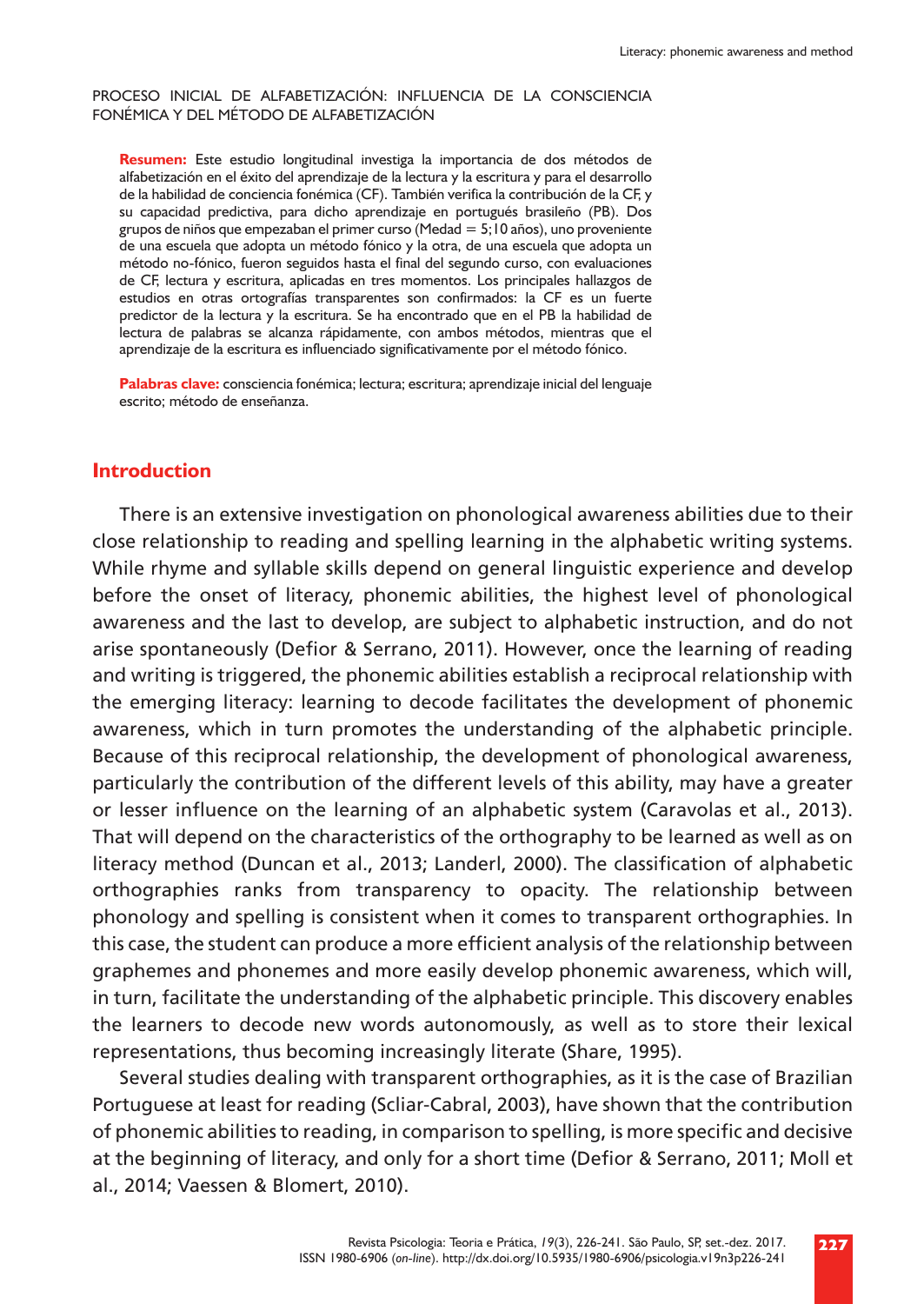Regarding literacy teaching methods, particularly for transparent orthographies, if the technique explicitly focuses on grapheme-phoneme correspondences, it may favor the development of phonemic skills and, consequently, a quicker reading (Scliar-Cabral, 2014) and spelling (Landerl, 2000; Dehaene, 2012) learning. Even in the case of opaque orthographies, Connelly, Johnston, and Thompson's work (2001) has demonstrated that methods explicitly focused on decoding rules do contribute to reading development. Several studies dealing with transparent orthographies have also shown that as the learner develops the decoding processes, phonological abilities at the phonemic level are triggered. It is worth saying that, for a brief period at the beginning of literacy, the contribution of the decoding ability to the learning of reading is specific and decisive (Jong & van der Leij, 1999).

Brazilian Portuguese orthography (henceforth BP orthography) is more orthographically consistent about grapheme-phoneme correspondences (GPC or spelling to sound) than it concerns phoneme-grapheme (PGC or sound-spelling), as happens in many other alphabetic orthographies. In BP, GPC is governed, in most cases, by contextindependent rules or even context-dependent ones. According to Scliar-Cabral (2003), there are only three inconsistent graphemes in reading, as they can represent different phonemes and are not rule-governed. For instance, the grapheme *x* in intervocalic position can represent three different sounds: /**ʃ**/, as in "*abacaxi*" (pineapple); /s/ as in "*máximo*" (maximum), and /ks/, as in "*táxi*" (taxi). Apart from this grapheme, when the vocalic graphemes *e* and *o* are not marked by a diacritic, they can each represent two different phonemes. For instance, "*ele*" (he), read as /ɛli/, means the name of the letter 'l', but read as /eli/, means 3rd person singular personal pronoun; and "*gosto*" may be read as /gostu/ (noun: flavour) or /gɔstu/ (1st person singular, verb "like"). With the outcome of the new orthographic agreement in 2009, changes related to two other diacritic marks began to create ambiguities in reading: the elimination of the umlaut in words such as "*linguiça*" (sausage) and "*frequência*" (frequency); and the omission of the acute accent in the open diphthongs *éi* and *ói*, in paroxytone words such as "*geleia*" (jam) and "*jiboia*" (boa constrictor). Correct decoding of these graphemes in such contexts depends on the use of morphosyntactic and semantic information in combination with the search for that item in the mental orthographic lexicon.

Unlike reading, spelling in BP presents many inconsistencies. There is only a small number of phonemes whose codification is governed by simple rules such as  $(yp) = p$ ; /b/ = *b*; /t/ = *t*; /d/ = *d*; /f/ = *f*; /v/ = *v*; /m/ = *m*; /n/ = *n*; /ɲ/ = *nh*; /ʎ / = *lh*). Additionally, the codification of some phonemes, namely those which are governed by contextdependent rules, may also require morphosyntactic information. That is the case, for example, of the spelling form of the nasal diphthong /ãw/ in paroxytone words, a case in which the writer needs to know whether the word is a noun or a verb to be able to write it correctly. For instance: "*órfão*" – "orphan" /ɔɾfãw/ (a noun) and "*matam*" – (they) "kill" /matãw/ (3rd person singular of the verb "*matar*" – kill). To produce the correct graphemes for this type of words, the writer needs some metalinguistic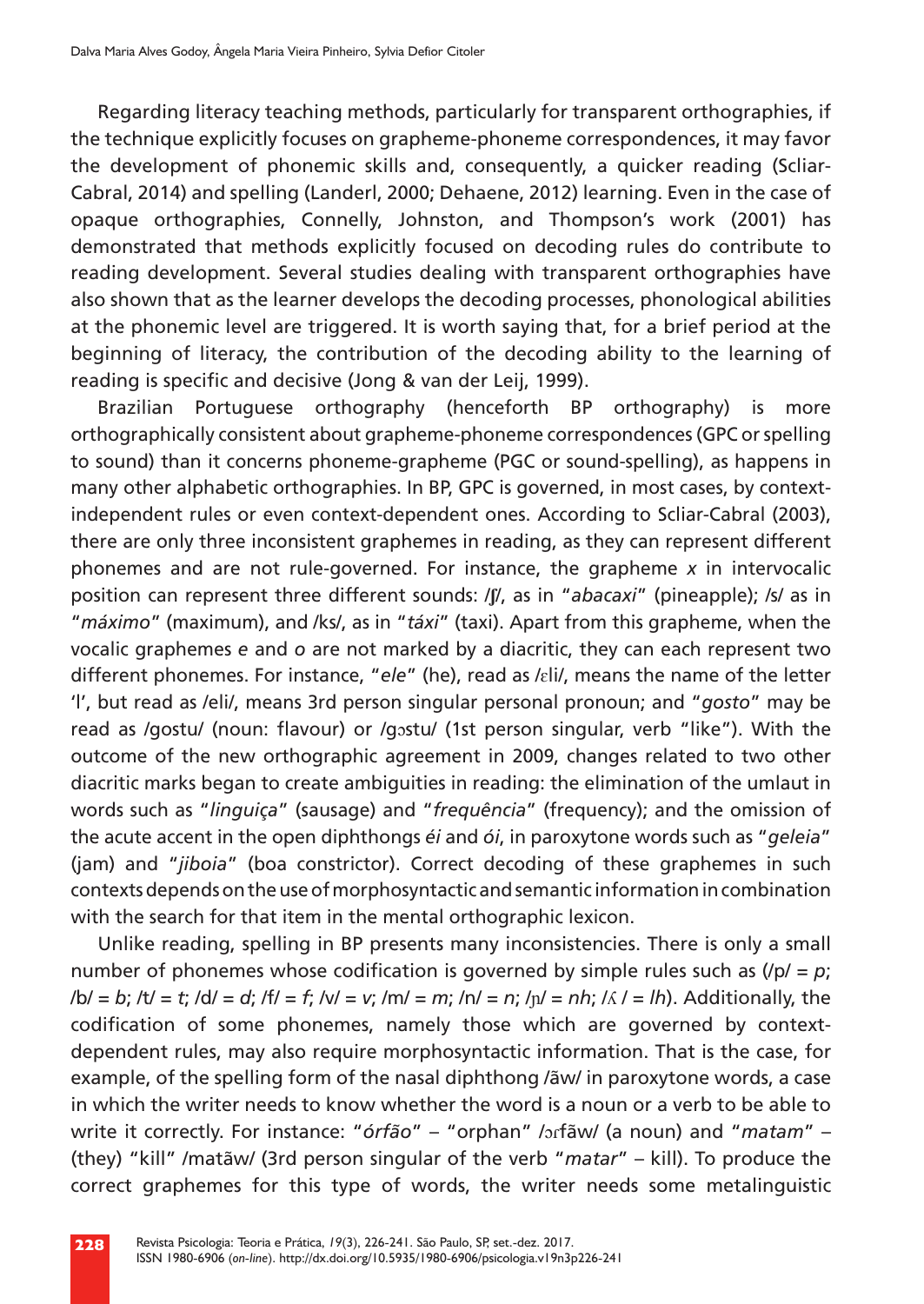knowledge, and this can interfere negatively with the learning process at the beginning of schooling. Furthermore, the written format of many words is not conditioned by rules, and this requires the storing of the word in the mental orthographic lexicon. Also note that, in some cases, inconsistency can be dealt with through the formal teaching of morphosyntax and morphological derivation, and can also be predicted by examining the word's etymology (for a detailed description, see Scliar-Cabral, 2003).

For studies on phonological awareness carried out in BP, we can turn to Cardoso-Martins' pioneer work (1995), in which the author shows that, among a whole set of phonological abilities, phonemic awareness, measured at the beginning of pre-school, was the best predictive factor in reading and spelling performance in the middle and end of the 1st grade. It must be said that the results of Cardoso-Martins did not indicate whether, in the period investigated, the phonemic awareness influences reading and spelling in the same manner.

The studies in PB, especially those of phonological awareness training, have demonstrated the importance of this ability both to facilitate alphabetic learning (Capovilla & Capovolla, 2000; Santos & Maluf, 2010; Santos & Barrera, 2017) and to overcome learning difficulties in reading and writing (Justino & Barrera, 2012; Fukuda & Capellini, 2012). Some of these studies have emphasized the importance of the phonic approach, that is, the association of activities of phonemic awareness with the explicit teaching of the grapheme-phoneme correspondences and vice-versa. In this sense, the crucial role of phonemic awareness for alphabetic learning has been broadly reaffirmed, however, what further needs to be considered is whether phonemic awareness has distinct weight to reading and writing learning.

With this in view, the present study attempts to verify whether in BP there is any similarity in the way phonemic awareness influences reading learning on the one hand and spelling learning on the other. We hypothesize that the power of phonemic awareness will restrict itself to a short period for reading, as happens in other transparent orthographies, but for a longer period for spelling, like in opaque orthographies. Another purpose is to investigate the impact of a specific literacy teaching method with an explicit focus on the grapheme-phoneme relationship on the development of phonemic abilities and the learning of reading and spelling in BP, as opposed to an approach with a more global focus. We hypothesize that a phonic method may facilitate the development of phonemic abilities, as well as the learning of reading and writing, as suggested in the scientific literature (Hempenstall, 2016).

#### **Method**

This is a longitudinal and exploratory study. It did not involve any intervention and neither experimental group nor control group. It consists of the follow-up over two years of children starting the first year in two distinct schools, that is, one classroom in each school. In each classroom the methodological proposal for literacy teaching was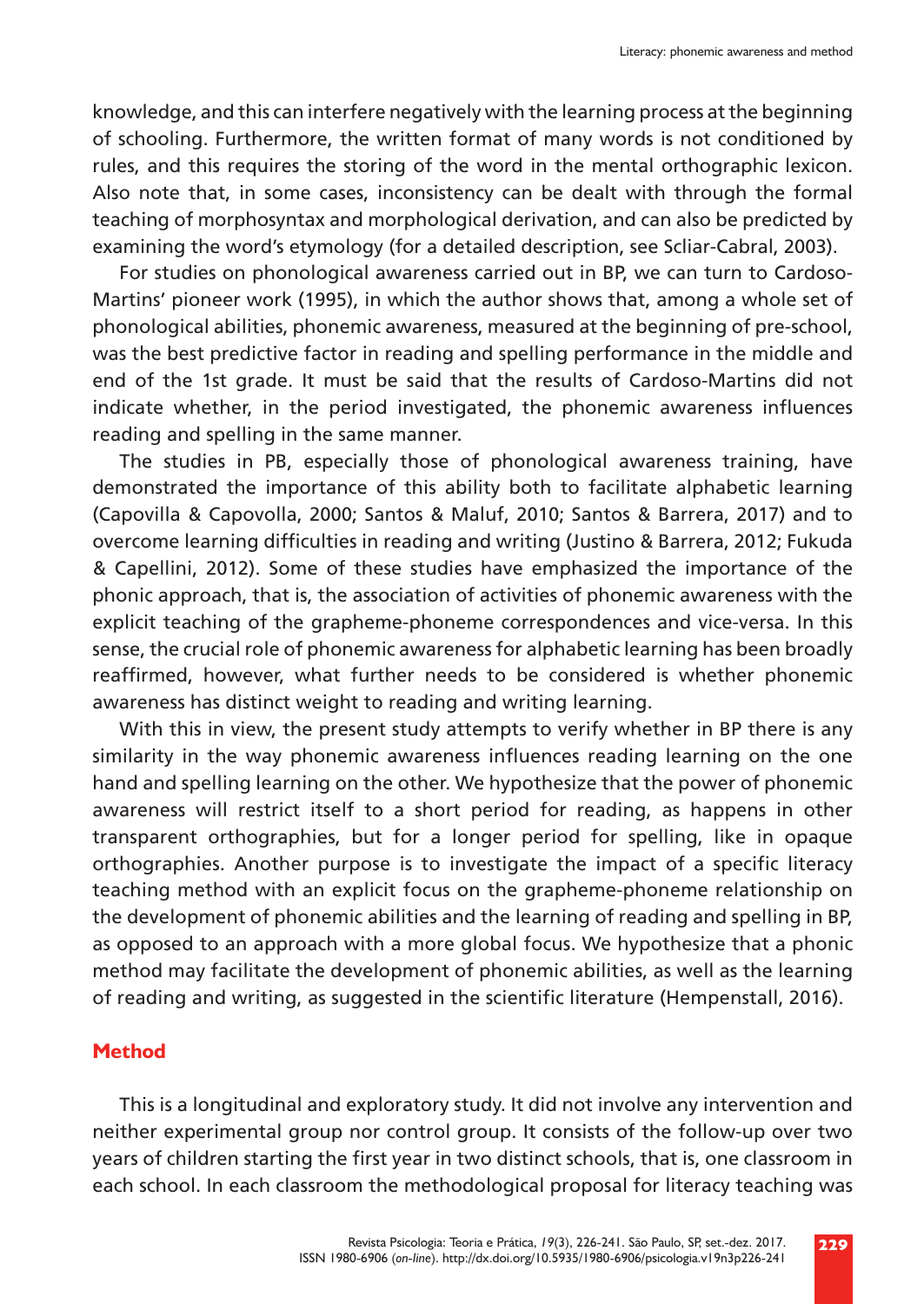defined by the pedagogical option of the school, being Montessorian in one school and Constructivist in the other, which resulted in the definition of a "phonic" and a "nonphonic" teaching group.

# **Participants**

Two classrooms of children, who were initiating the 1<sup>st</sup> grade of primary school (M<sub>age</sub> = 5 years and 10 months), each in a different school, participated. The classroom in the Montessorian school consisted of 23 children, who were taught the sound value of each grapheme systematically and explicitly, assigning to it the corresponding phoneme and vice-versa. This group is defined as phonic method group (P). The other classroom, in the Constructivist school, consisted of 18 children who were being taught by a method which emphasized the contextual features of the reading and focused on the global characteristics of the words, with no explanation of the GPC rules. This group is referred to as nonphonic method group (NP). Both schools were part of the network of private education and the literacy teaching method adopted by either was not chosen by the teacher, but rather by the education orientation determined by their respective principles. In both cases, teachers were specifically trained on the methodology followed by the school. The families of the children in both groups came from a high middle-class background, and all children were native speakers of BP, presenting no difficulties concerning the spoken language, according to their teachers. Parents gave informed consent for their children's participation in the study. All proceedings for the ethical conduct were taken. At the end of the investigation, the children's ages were, on average, 7 years and 4 months and they were concluding the 2nd grade. The investigation was carried out over a two-year period, and assessment was made in three phases:

- 1. Phase 1 at the beginning of the school year, when the children were entering the 1<sup>st</sup> grade of primary school and had not yet been taught the alphabetic writing system;
- 2. Phase 2 at the end of the school year, completing the  $1<sup>st</sup>$  grade;
- 3. Phase 3 in the middle of the  $2^{nd}$  grade, after approximately 18 months of learning the alphabetic code.

In all three phases, the literacy progress of both groups was assessed using the same task sequence and for an equal period.

# **Materials**

Phonemic Awareness Tasks (Phases 1, 2, and 3). Three phonemic awareness tasks were used: segmentation, subtraction, and inversion. The last two tasks were adapted for use in BP by Godoy (2001) from battery BELEC (Mousty, Leybaert, Alegria, Content,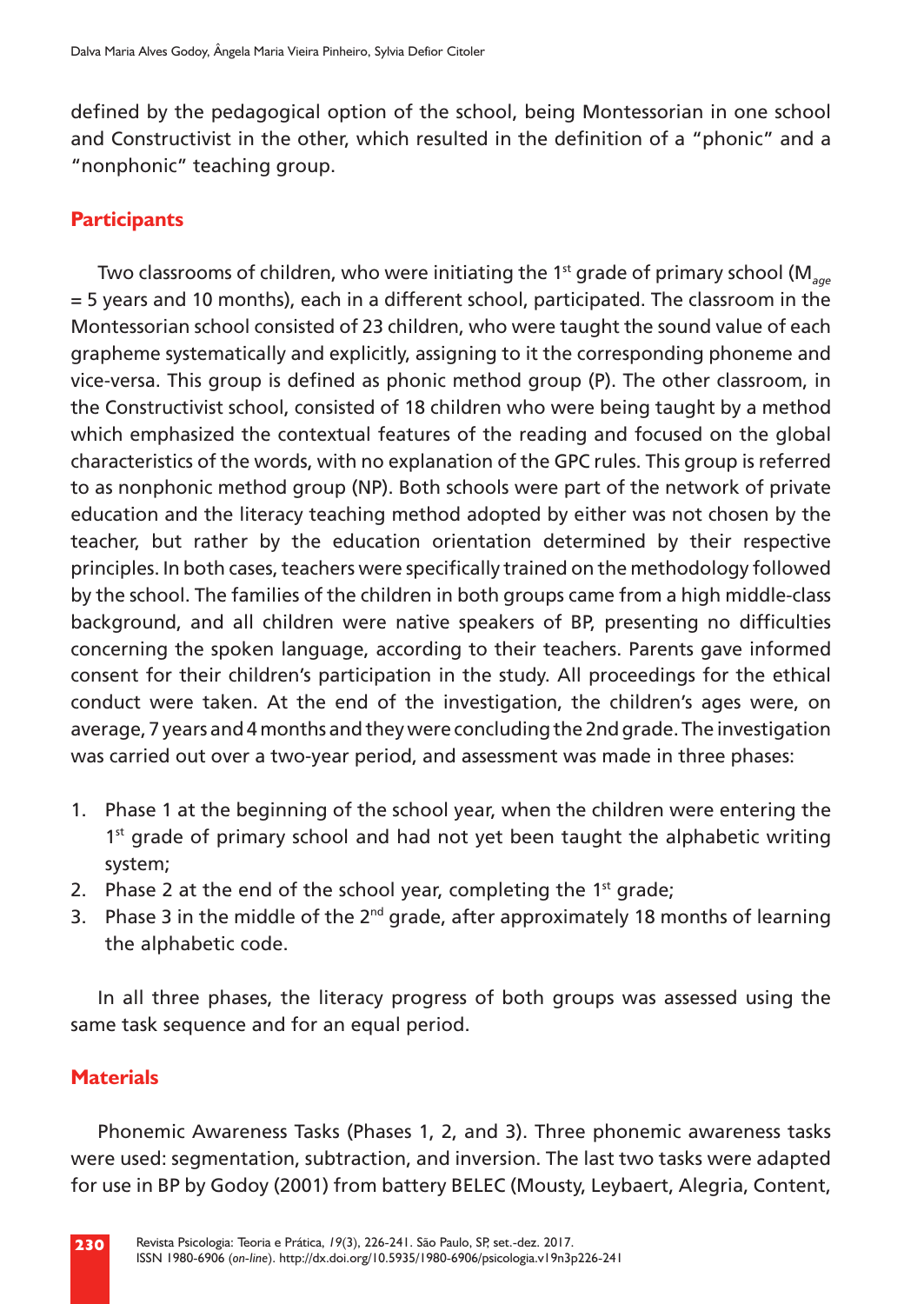& Morais, 1994). Further study demonstrated the factorial structure validity of the segmentation and subtraction phonemic tasks (Godoy & Cogo-Moreira, 2015).

*Phonemic segmentation.* The task was composed of eight nonword items with varying syllabic structures (CV, CVC, and CVCV), plus five training items. The children's task consisted in counting and pronouncing the segments of each item.

*Phonemic subtraction*. The task was composed of twenty monosyllabic nonwords, 10 with the structure CVC and 10 with the structure CCV, plus four training items. The children should mentally subtract the initial segment of each stimulus and then pronounce the remaining segments.

*Phonemic inversion*. The task was composed of ten nonwords, 5 with the structure VC and 5 with the structure CV, plus four training items. The children's task consisted in inverting the segments presented orally and pronouncing the resulting structure.

These three tasks were applied only in Phases 1 and 2. In Phase 3, the Phonemic Segmentation task was not used and the Phonemic subtraction task had only 10 items with the structure CCV. This alteration was done since all the items of the first task and half of the second were too easy for children of Phase 3, judging from the results of Phase 2.

Grapheme-Phoneme Correspondence Task (Phases 1 and 2). The task consisted in presenting the graphemes *é, ó, f, s, j, v, ch* and *m* in individual cards measuring 6 x 6 cm – all written in lowercase letters, type Times New Roman*,* size 78. The child was asked to say the sound of each grapheme. However, in order to rule out the possibility of a correct response be given by chance, which could happen in the situations in which the sound of the grapheme would coincide with the name of its letter, as it is the case of the grapheme *b*, each one of the above graphemes was chosen so that a response given on the bases of its letter's name would lead to an error. For example, for the grapheme *f* the correct response is /f/ and not "éfi".

Reading Aloud Tasks (Phases 1, 2, and 3). Two tasks were used.

*Reading simple words (Phases 1 and 2).* The Simple List consisted of 15 highfrequency monosyllabic and disyllabic words, 2 to 5 letters long. They were displayed on individual cards measuring 9 x 4 cm, using Arial type, uppercase, size 48.

*Reading complex words (Phase 3).* The Complex List, developed by Pinheiro (2003), was made up of 72 words which were classified according to regularity (regular/ irregular), occurrence frequency (high-frequency/low-frequency), length (short – 4 to 5 letters/long – 6 to 7 letters), and syllable structure. The child was asked to read each word from a computer screen as quickly and correctly as possible. Words were displayed after instruction and training on six items.

For both, the Simple List and the Complex List, it was considered correct the enunciation produced without hesitation. Self-correction was not allowed either: the child was required to read the word correctly all at once.

Spelling Tasks (Phases 2 and 3). A word dictation task was carried out only during Phases 2 and 3 since during Phase 1 the children were too young and had not yet been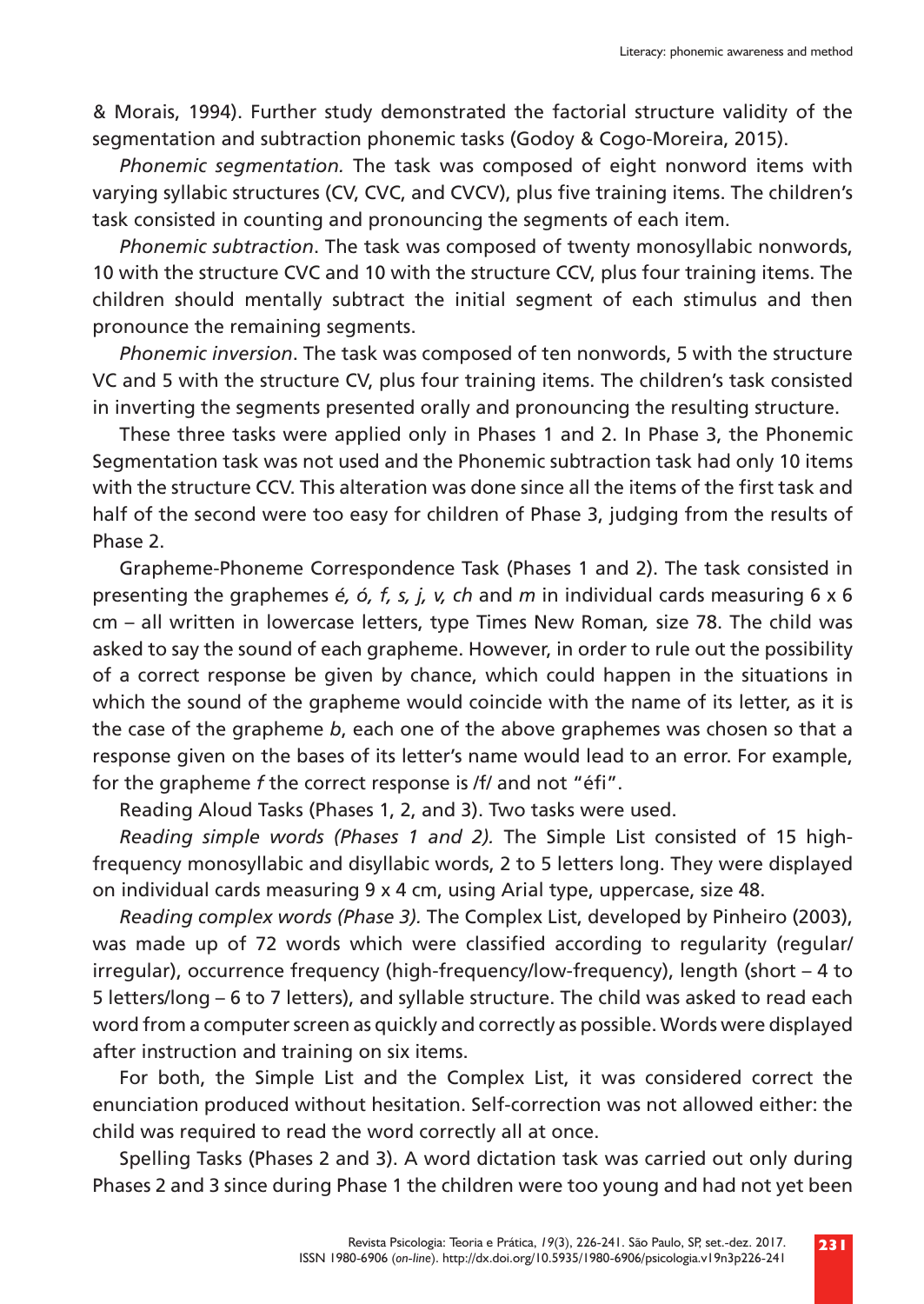formally exposed to this type of task. The list of words was the same one used for the reading task, i.e., the Simple List was used in Phase 2 and the Complex List in Phase 3. The examiner pronounced the stimulus word once and then repeated it. Each child should then write it down on their sheets.

#### **Procedures**

The tests were all conducted individually, except for the word dictation, which involved group work. The phonemic awareness tasks were recorded beforehand, and the children's responses to all tests were recorded. Two or three sessions were necessary to complete the application of the tests at each phase, each session taking up no more than thirty minutes. The spelling tasks were always applied one week after the reading tasks.

The statistical analyzes were conducted with the statistical package SPSS, version 22. Different analyzes were carried out. Each of them will be described together with the results obtained in the pertinent result section.

#### **Results**

The children's results on all tasks are presented regarding mean percentage of correct responses (Table 1). Considering that the overall performances on the three phonemic awareness tasks were correlated and to reflect the performance in this ability in a holistic way, they were transformed by weighted means in a single composite score named "Compound" to be used in the global analysis [for example,  $(20.9.8 + 31.7.20 + 28.9.10)/38 = 28.7$ , for NP, Phase 1].

| <b>Variables</b> | Phase I        |                |                | Phase 2        | Phase 3                  |                          |  |
|------------------|----------------|----------------|----------------|----------------|--------------------------|--------------------------|--|
|                  | NP             | P              | NP             | P              | NP                       | P                        |  |
| <b>PA</b>        |                |                |                |                |                          |                          |  |
| Segmentation     | 20.9<br>(31.2) | 9.3<br>(23.6)  | 61.2<br>(39.7) | 77.9<br>(31.3) | $\overline{\phantom{a}}$ | $\overline{\phantom{a}}$ |  |
| Subtraction      | 31.7<br>(30.4) | 15.2<br>(29.1) | 64.7<br>(37.0) | 73.0<br>(32.8) | 84.4<br>(22.3)           | 87.4<br>(18.4)           |  |

# **Table 1. Mean percentage of correct responses (standard deviation), in all the task by phase and teaching method group.**

*(to be continued)*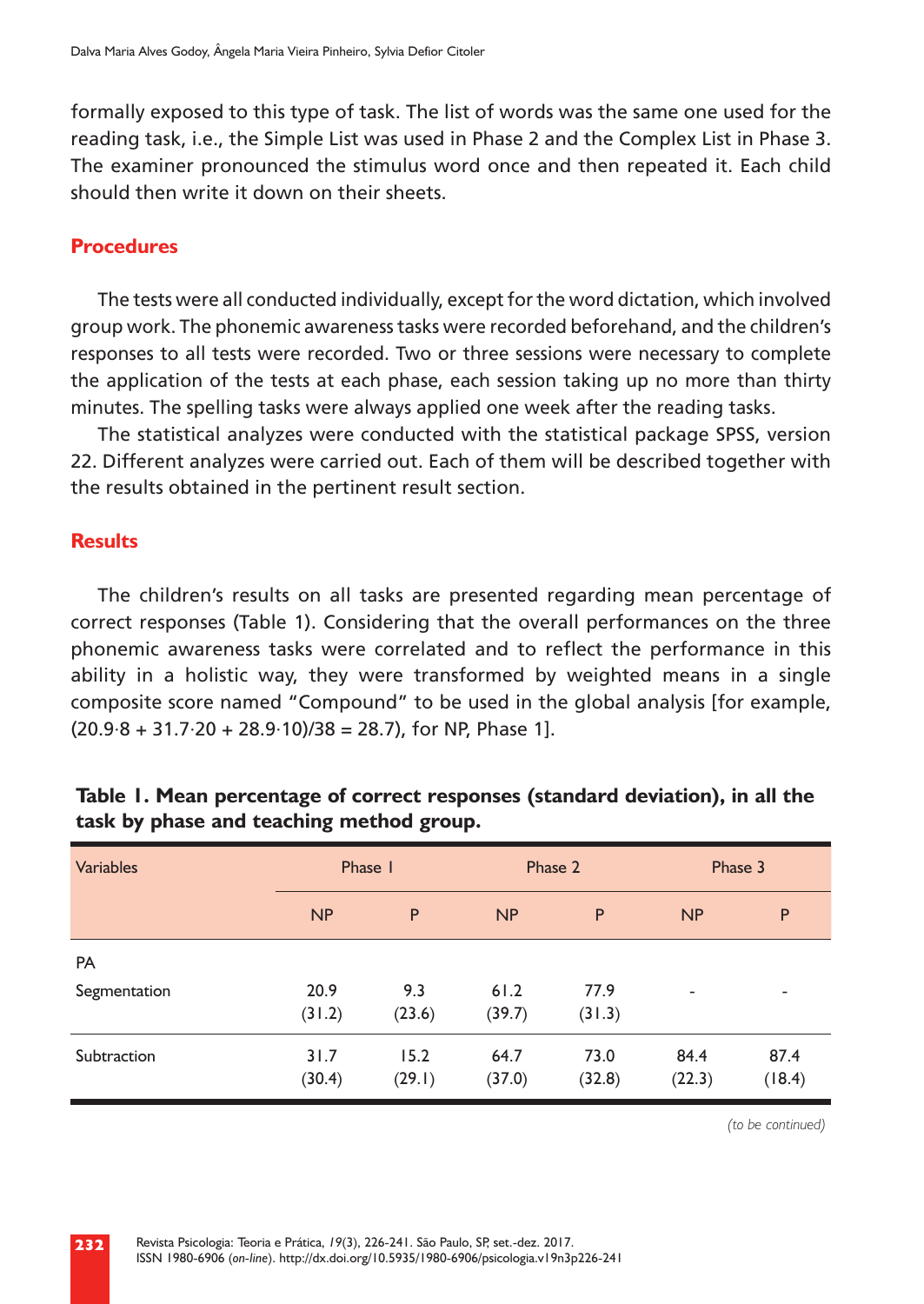| <b>Variables</b> | Phase 1        |                | Phase 2                          |                | Phase 3        |                |  |
|------------------|----------------|----------------|----------------------------------|----------------|----------------|----------------|--|
|                  | NP             | P              | NP                               | P              | NP             | P              |  |
| Inversion        | 28.9<br>(33.9) | 12.6<br>(26.8) | 71.7<br>(36.2)                   | 78.3<br>(29.6) | 92.2<br>(11.7) | 89.1<br>(21.1) |  |
| Compound         | 28.7<br>(27.4) | 13.3<br>(25.5) | 65.8<br>(33.3)                   | 75.4<br>(30.6) | 88.3<br>(14.8) | 88.3<br>(18.0) |  |
| <b>GPC</b>       | 32.1<br>(28.1) | 29.4<br>(28.8) | 70.0<br>80.4<br>(25.1)<br>(22.9) |                |                |                |  |
| <b>WR</b>        |                |                |                                  |                |                |                |  |
| Simple list      | 21.5<br>(25.4) | 22.4<br>(26.8) | 60.7<br>(31.7)                   | 70.3<br>(26.4) |                |                |  |
| Complex list     |                |                |                                  |                | 66.7<br>(21.1) | 76.7<br>(18.1) |  |
| <b>WS</b>        |                |                |                                  |                |                |                |  |
| Simple list      |                |                | 81.9<br>(10.0)                   | 86.5<br>(10.9) |                |                |  |
| Complex list     |                |                |                                  |                | 70.9<br>(10.5) | 79.6<br>(10.6) |  |

### **Table 1. Mean percentage of correct responses (standard deviation), in all the task by phase and teaching method group.**

*Note.* NP = nonphonic; P = phonic; PA= phonemic abilities; Compound = composite measure of phonemic awareness;  $GPC =$  grapheme-phoneme correspondences; WR= word reading; WS = word spelling.

Source: The authors.

# **The Relationship between Phonemic Awareness and Reading and Spelling Learning, across the Three Phases**

Results taking all the participants together show that the compound phonemic awareness measure correlates significantly in all phases with word reading, word spelling, and GPC, with moderate to strong correlations values depending on Phase (see Table 2).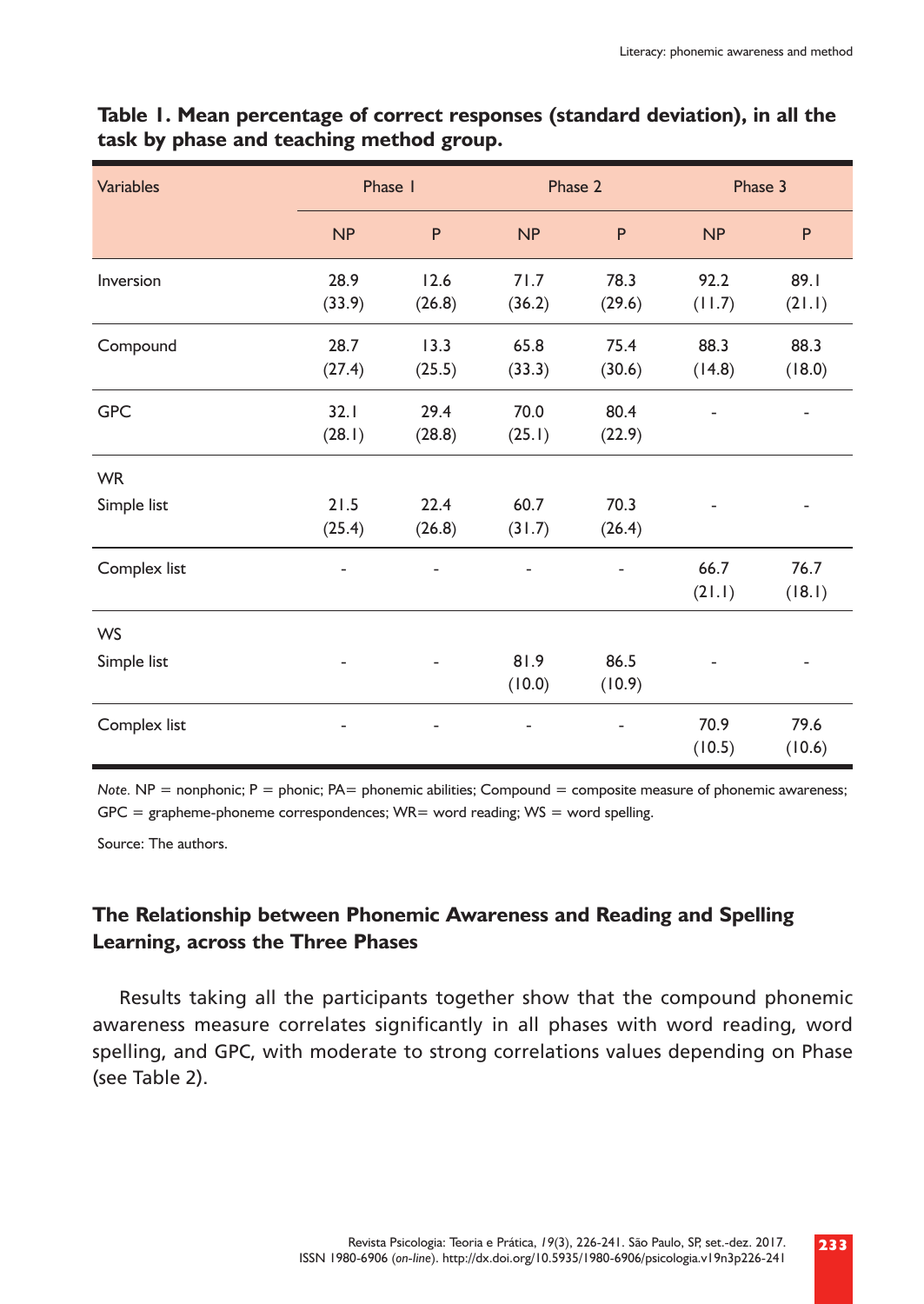# **Table 2. Pearson's Correlation between Compound Phonemic Ability and Word Reading, Word Spelling and Grapheme-Phoneme Correspondence (GPC), by Phase.**

| <b>Tasks</b>  | <b>Compound Phonemic Ability</b> |          |          |  |  |  |  |
|---------------|----------------------------------|----------|----------|--|--|--|--|
|               | Phase I                          | Phase 2  | Phase 3  |  |  |  |  |
| Word reading  | $.63***$                         | $.81**$  | $.40*$   |  |  |  |  |
| Word spelling | $\overline{\phantom{a}}$         | $.73***$ | $.46***$ |  |  |  |  |
| <b>GPC</b>    | $.62**$                          | $.69***$ | ۰        |  |  |  |  |

*Note.* GPC= Grapheme-Phoneme Correspondences

Significance Level:  $* p < .05$ ;  $** p < .01$ 

Source: The authors.

#### **Predictive Factor in Reading and Spelling at the end of the 2nd Grade (Phase 3)**

To analyze which of the phonemic awareness abilities (segmentation, subtraction and inversion) is more important as a predictive factor of reading and spelling at the end of the  $2<sup>nd</sup>$  grade (Phase 3) we carried out a regression analysis. For this end, the two groups of children were considered as a single group and the performance of the group on each of the tasks involving phonemic abilities were considered, as well as GPC knowledge and reading in Phases 1 and 2 and spelling in Phase 2.

Table 3 shows the correlations of word reading and word spelling in Phase 3 with all the measures taken in Phases 1 and 2. No significant correlations were observed between reading in Phase 3 and variables measured in Phase 1. Yet for Spelling in Phase 3 only significant correlations, with GPC and reading in Phase 1, were found. However, both reading and spelling in Phase 3 are significantly correlated with all variables measured in Phase 2.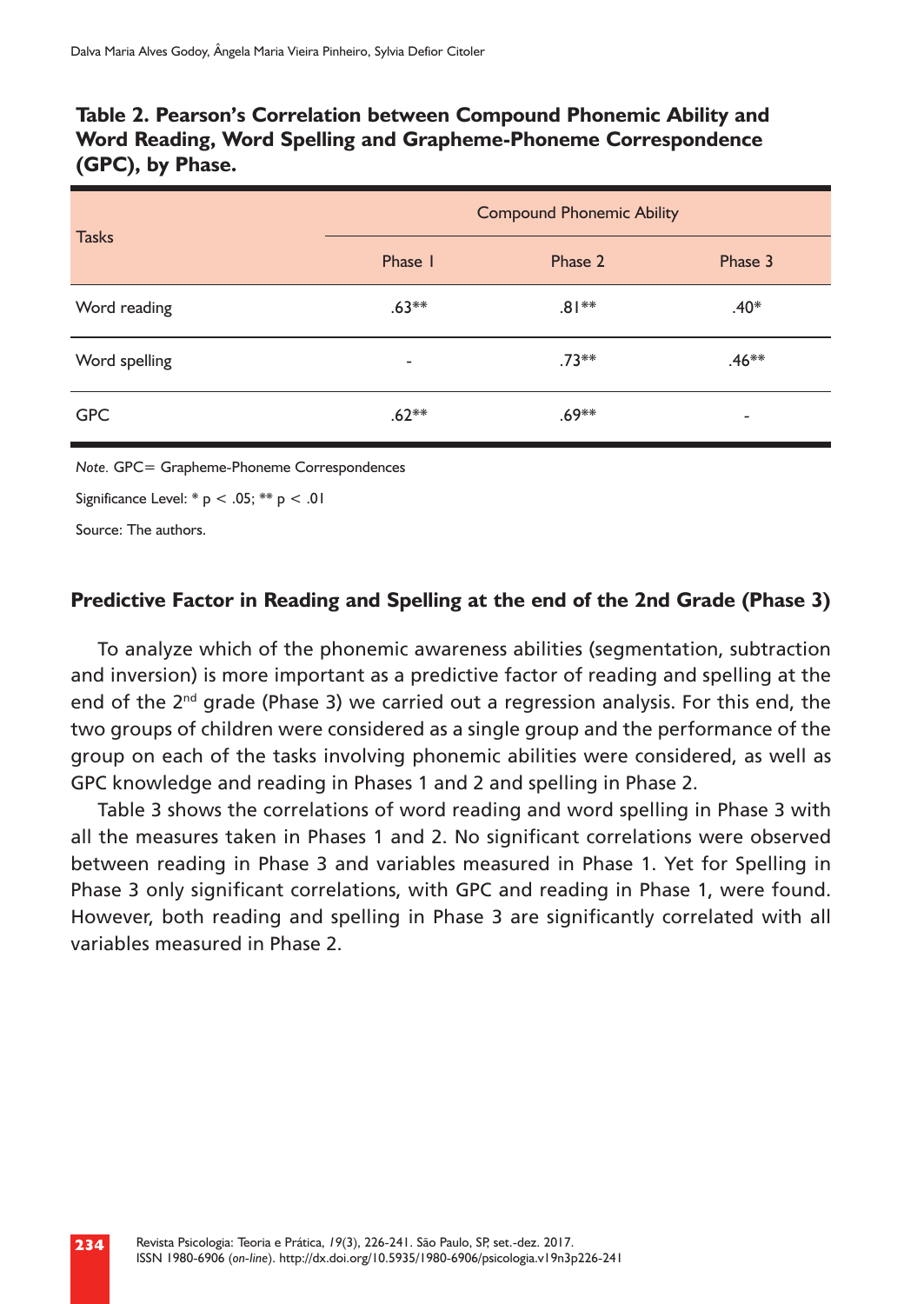**Table 3. Pearson's Correlation between Word Reading and Word Spelling in Phase 3 and Phonemic Abilities (Segmentation, Subtraction and Inversion), Grapheme-Phoneme Correspondence (GPC), Word Reading and Word Spelling in Phases 1 and 2.**

| Phase 3  | Phase I      |             |           |        | Phase 2 |              |             |           |         |          |          |
|----------|--------------|-------------|-----------|--------|---------|--------------|-------------|-----------|---------|----------|----------|
|          | Segmentation | Subtraction | Inversion | GPC    | Reading | Segmentation | Subtraction | Inversion | GPC     | Reading  | Spelling |
| Reading  | $-.04$       | $-.02$      | .02       | 14.    | .09     | $.60**$      | $.51***$    | $.51***$  | $.43**$ | $.49***$ | $.39*$   |
| Spelling | .08          | .21         | .27       | $.37*$ | $.31*$  | $.71***$     | $.55***$    | $.63**$   | $.38*$  | $.61***$ | $.06*$   |

*Note.* GPC= Grapheme-Phoneme Correspondences

Significance Level:  $* p < .05$ ;  $** p < .01$ 

Source: The authors.

Multiple bivariate analyses using linear regression were carried out to determine which of the phonemic abilities measured in Phase 2 was the most effective predictive factor for reading and spelling in Phase 3, controlling the effects of GPC knowledge and reading in Phases 1 and 2, and spelling in Phase 2. The distribution of the reading data was not normal, so it was necessary to proceed to its cubic moment. As for the spelling variable, it presented normal distribution. Exploratory variables with p-values p ≤ .20 in the bivariate analysis were included in the multiple models. In the final model, those variables with  $p \le 0.05$  in the multiple models were maintained.

Bearing in mind the assumptions discussed above, the analysis for reading shows that the variables with greater explanatory power which constitute the multiple model are: Segmentation, Phase 2 ( $R^2 = 0.38$ ; p < .001); Reading, Phase 2 ( $R^2 = 0.27$ ; p < .001); Subtraction, Phase 2 ( $R^2 = 0.25$ ; p = .001); Inversion, Phase 2 ( $R^2 = 0.21$ ;  $p = .001$ ); Spelling, Phase 2 (R<sup>2</sup> = 0.16;  $p = .005$ ), and GPC, Phase 2 (R<sup>2</sup> = 0.13;  $p = .01$ ). For spelling the variables are: Segmentation, Phase 2 ( $R^2 = 0.49$ ; p < .001); Inversion, Phase 2 ( $R^2$  = 0.38; p < .001); Reading, Phase 2 ( $R^2$  = 0.35; p < .001); Subtraction, Phase 2 ( $R^2$  = 0.28; p < .001); Spelling, Phase 2 ( $R^2$  = 0.27; p < .001); GPC, Phase 2 ( $R^2$  = 0.13;  $p = .01$ ); GPC, Phase 1 (R<sup>2</sup> = 0.12; p = .01); Reading, Phase 1 (R<sup>2</sup> = 0.07; p = .04); Inversion, Phase 1 ( $R^2$  = 0.05; p = .09), and Subtraction, Phase 1 ( $R^2$  = 0.02; p = .19).

Results, according to the model described above, show that, among the phonemic abilities, the Phase 2 phonemic segmentation skill stood out as the best indicator of both literacy skills (Reading: R<sub>model</sub> = .45, R<sup>2</sup> <sub>Corrected model</sub> = .35, p = .007; Spelling: R<sub>model</sub> = .53,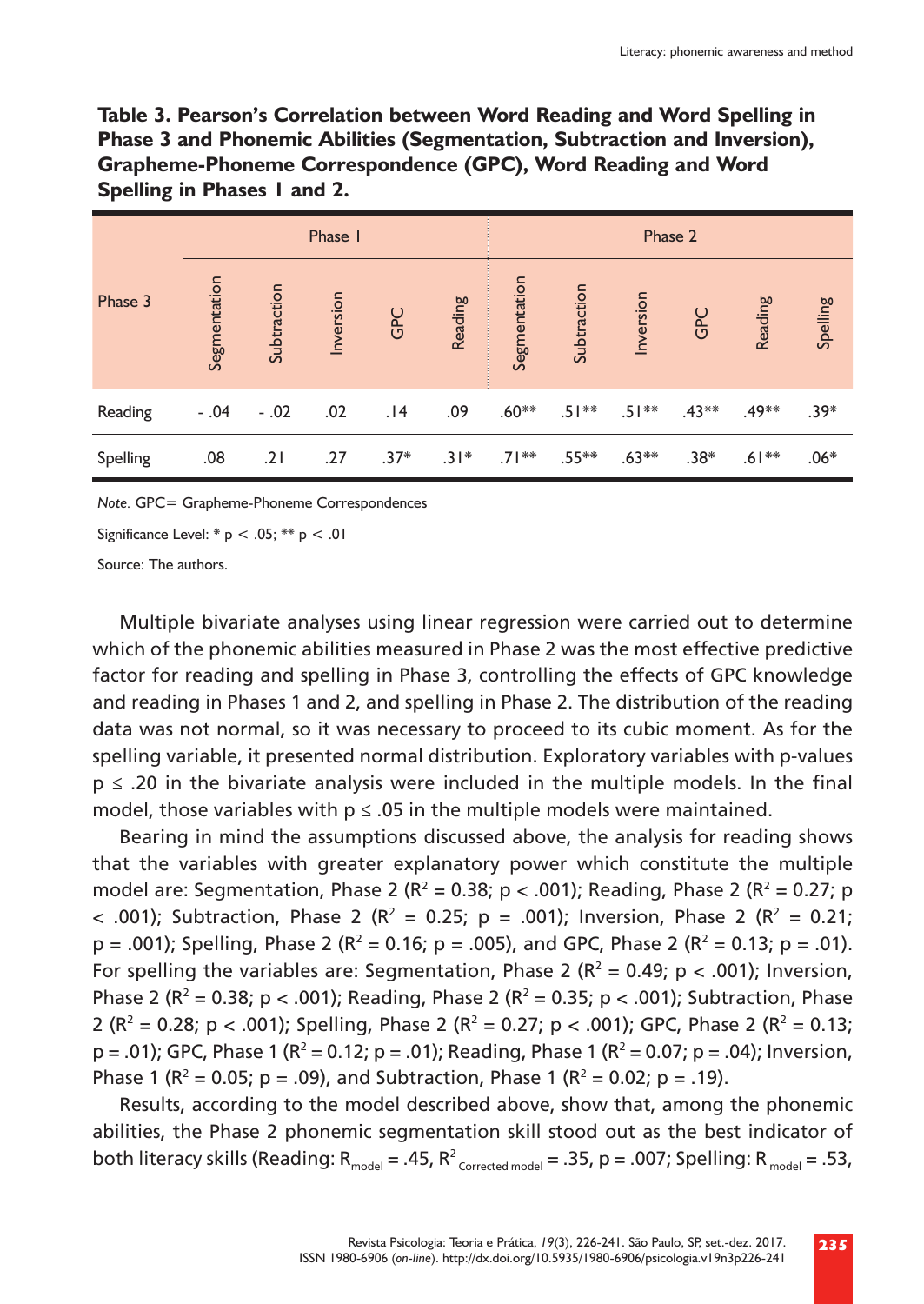$R^2$ <sub>Corrected model</sub> = .45,  $p$  = .007), keeping under control the effects of GPC knowledge and reading in Phases 1 and 2 and of spelling in Phase 2.

### **Influence of the Teaching Method over Phonemic Awareness Development across Phases 1, 2 and 3**

In this analysis, we considered the performance of each group as related to their compound phonemic awareness ability. An analysis of variance (ANOVA) of repeated measures was carried out with the PHASE (Phase 1, Phase 2, Phase 3) and METHOD (NP, nonphonic *vs* P, phonic) factors. Results show a significant effect of PHASE  $(F(1,39)=126.18; p < .001)$ ; the paired comparison analyses (Bonferroni's adjustment) revealed significant differences among all the Phases (1-2; 2-3; 1-3; with  $p < .001$ ). As to the METHOD factor, no principal effect was observed ( $F(1,39) = 0.10$ ; p  $> .05$ ), but PHASE and METHOD interacted (F(1,39) = 4.11;  $p \lt 0.05$ ), suggesting that the performance in phonemic awareness of the phonic method group tend to be significantly better than that of the nonphonic method group. Thus, in Phase 1, the performance of the phonic method group was poorer than that of the nonphonic method group, a difference marginally significant  $(F(1,42)=1.97; p = .09)$ . In Phase 2 and 3 the performance of the phonic group surpasses that of the nonphonic group, although by a non-significant difference  $(F(1,41) = 0.67; p > .05)$ .

# **Influence of the Teaching Method over Reading and Spelling Learning at the end of the 2nd Grade (Phase 3)**

Concerning the learning of reading, a repeated measures ANOVA shows that there is a significant effect of PHASE (F  $(1,39) = 72.50$ ; p < .001), non effect of METHOD  $(F(1,39) = 1.32; p > .05)$ , nor PHASE-METHOD interaction  $(F(1,39) = 0.65; p > .05)$ . Paired comparison analyses according to Bonferroni's adjustment, show that there were significant differences between all the Phases  $(1-2; 2-3; 1-3; p < .001)$ .

Regarding spelling learning, the repeated measures ANOVA shows a significant PHASE (F(1,39) = 29.58;  $p < .001$ ) and METHOD (F(1,39) = 5.39;  $p < .05$ ) main effects, and no PHASE-METHOD interaction (F(1,39)= 1.50;  $p > .05$ ), suggesting that the phonic method group is better than the nonphonic group.

#### **Discussion**

The results of this study confirm that phonemic awareness contributes significantly to the learning of reading and spelling in BP. Moreover, in agreement with previous studies, it was found that segmentation, compared to all the other phonemic abilities, is the most important predictive factor of success in reading and spelling at the end of the 2nd grade. The contribution of phonemic awareness to these skills varied as a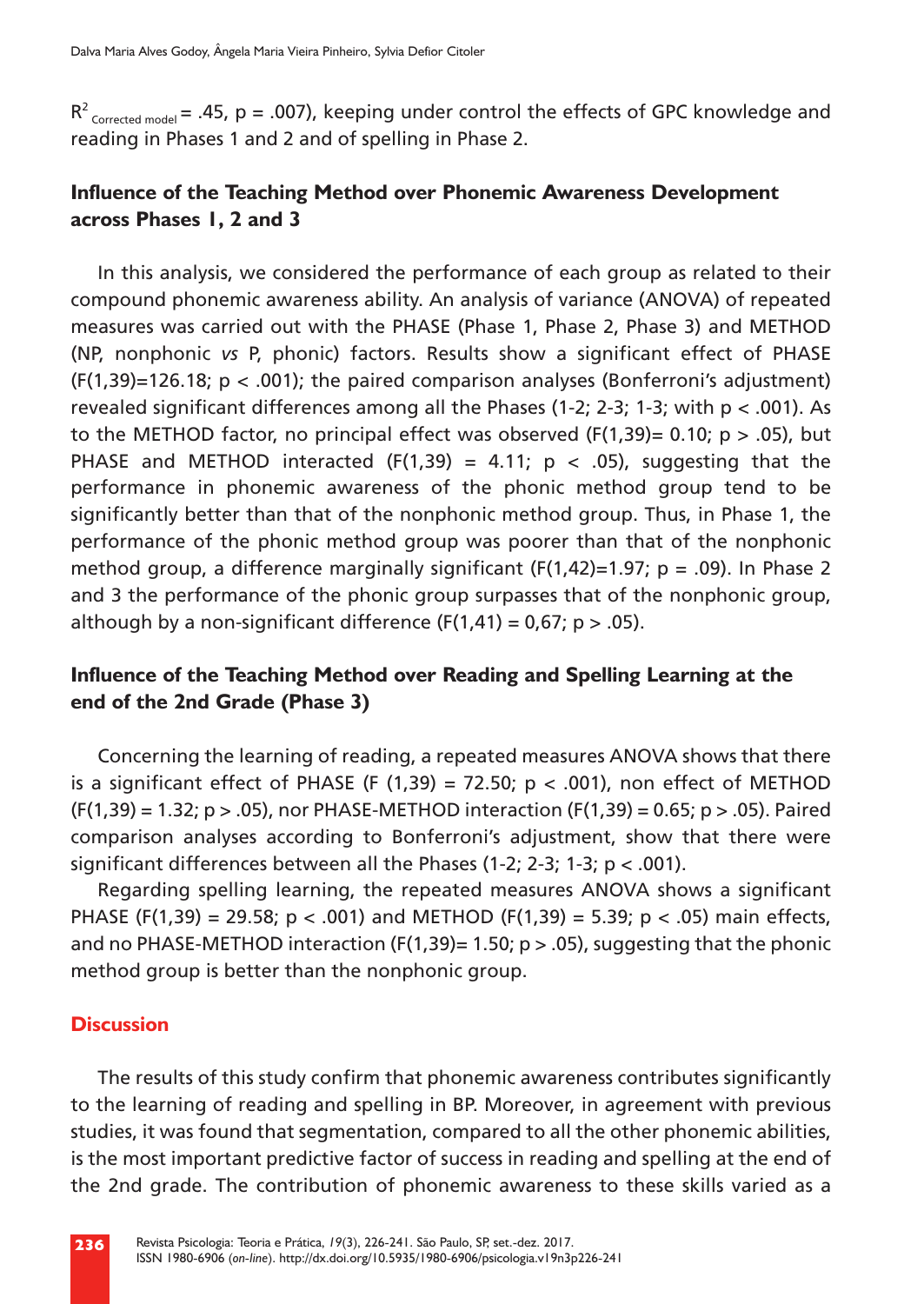function of the learning phase. As for reading, it tended to decrease at the end of the 2nd grade, possibly owing to reading transparency in BP, a condition that allows for for rapid mastering of the decoding processes and, consequently, of phonological awareness. This finding seems to suggest that phonemic awareness can be a critical factor early in the learning process (Melby-Lervag, Lyster & Hulme, 2012). However, its influence becomes less important as certain mastery of the reading skill is achieved (Paolucci & Ávila, 2009; Vaessen & Blomert, 2010). The contribution of phonemic awareness seems, thus, restricted to a short period, at the very beginning of the learning process. On the other hand, the contribution of phonemic awareness to writing at the end of the 2nd grade, though moderate, seems to be more significant than to reading. This might reflect the asymmetry that exists in transparency in the GPC and PGC in the BP orthography and the greater complexity of spelling as a productive skill.

These results are in accordance with studies on different transparent orthographies, such as Spanish (Suárez-Coalla, García-de-Castro & Cuetos, 2013), Greek (Porpodas, 1991), Italian (Cossu, Shankweiler, Liberman, Katz, & Tola, 1988) or Dutch (Jong & van der Leij, 1999), that have shown the importance of phonemic awareness as a predictive factor of literacy. They also point out that phonemic awareness develops more easily and faster in such orthographies than in opaque ones (Caravolas et al., 2013).

Moreover, the development of phonemic awareness is shown to be associated with reading and spelling development, as expected, in a reciprocal well-established relationship. At the beginning of the 1st grade, the children in both groups showed low performance in the phonemic tasks. After a short period of alphabetic teaching (at the end of the 1st grade), they achieved a rapid development of these abilities, and at the end of the 2nd grade, the two groups obtained a similar result. This might reflect the influence of orthographic knowledge on the execution of phonemic tasks, possibly motivated by reading transparency in BP. Also, it was observed that in Phase 2 the development of phonemic awareness was more clearly marked in children taught through phonics. However, the difference with the nonphonic group was not significant.

Considering the reading ability, both groups achieve a similar level at the end of second grade. These results confirm that, when orthographies are transparent, decoding is achieved rapidly by children, irrespective of the teaching method used (Landerl, 2000).

Regarding spelling, the phonic group had a significantly better performance than the nonphonic group, at the end of the 2nd grade. Thus, in line with the literature, the phonic method proved to be more efficient for promoting spelling learning (Hempenstall, 2016; Dehaene, 2012). Because of the greater opacity of BP writing, the phonemic awareness skills were called for upon a longer term. This better performance of the phonic group in spelling reflects parallel differences in phonemic awareness development between the two groups. Even though better performance in phonemic awareness was observed only in Phase 2, children may have been helped to discover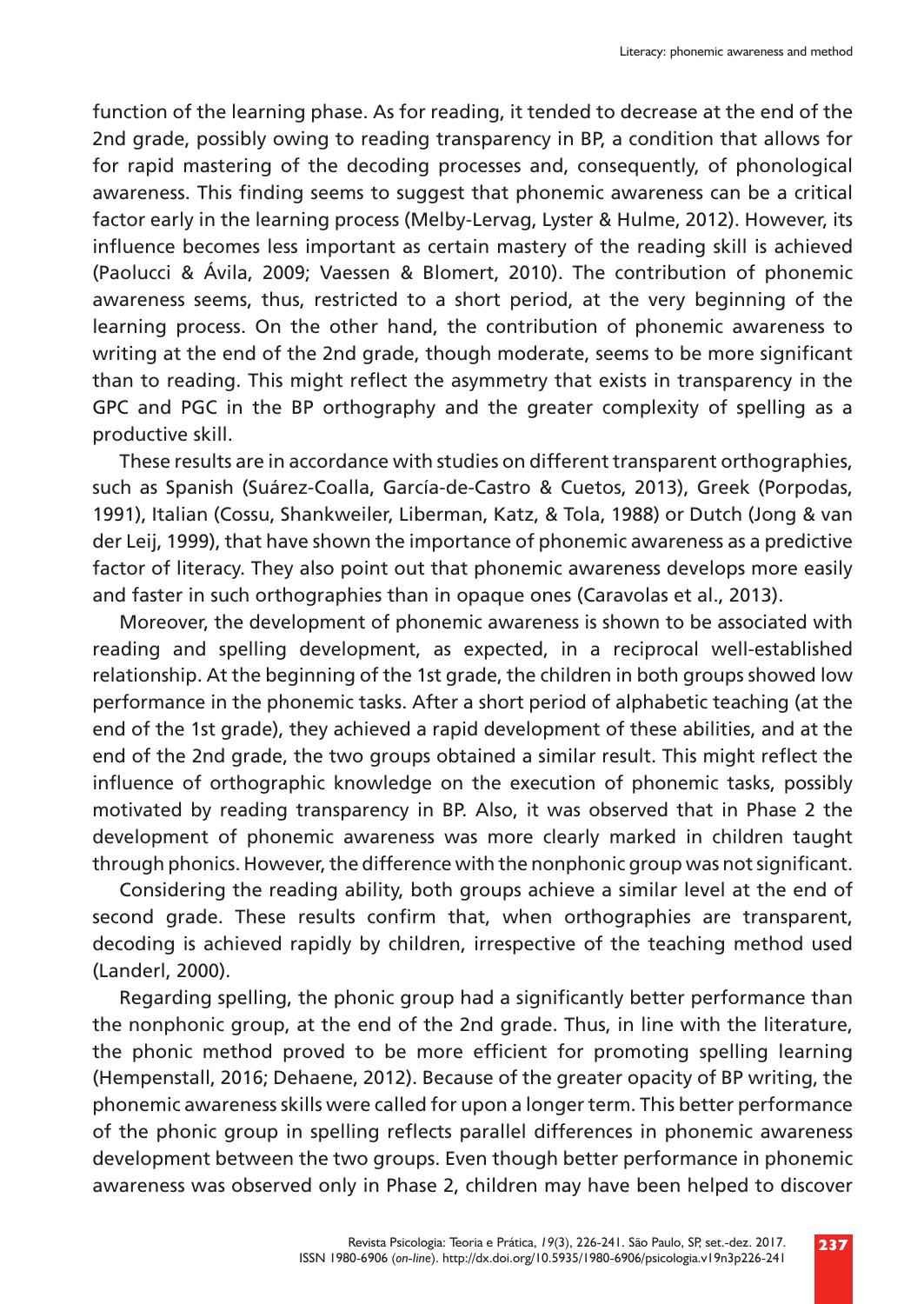the alphabetic principle and to construct self-teaching strategies (Share, 1995) more quickly and effectively than the children of the nonphonic group. In this way, the phonic method children had the benefit of both, better phonological representations and clear explanation of the orthographic correspondences. A fact worth mentioning is the progression in reading performance as opposed to spelling performance observed between phases 2 e 3. As mentioned, in Phase 3 the words in the task varied as to regularity, length, and frequency of occurrence. The introduction of words with larger complexity in comparison with the ones of the previous phases brings about bigger challenges to the mastery of the spelling ability, whereas in reading, the children in both groups could be seen to have easily overcome such obstacles, probably because of the transparency of reading, which helps its learning. These data show that the spelling learning process in BP is slower than that of reading.

In this direction, another study in PB comparing the independent contribution of phonemic awareness skills, knowledge of grapheme, memory and rapid automatized naming (RAN) to the writing of words throughout the first five years of schooling, confirmed phonemic awareness as the most influential predictive factor during the 1st and 2nd year. The contribution of the RAN occurred only in the 4th year (Godoy, 2016).

Summing up, it seems that phonemic awareness contributes to children's performance in reading and spelling in BP. However, the duration of this effect differs in those two skills. As for reading, possibly because of greater transparency, phonemic awareness plays a critical role at the very beginning of literacy. This does not apply to spelling, where this influence continues for a longer time.

The results of this investigation concerning the learning of reading seem to be more in line with Landerl's (2000) conclusions, when she states that, in a transparent orthography, even when a global method is used, the orthographic system itself provides clear and unmistakable information about the grapheme-phoneme relationship, and this facilitates the decoding development process. The orthographic consistency of reading in BP may itself help the decoding process and, consequently, the development of phonemic awareness. Another hypothesis to be considered would be that the contrast provided by the literacy teaching methods in this study has not been sufficiently strong to cause significant differences in both phonemic awareness and reading development in the two groups.

Yet, as for the learning of speling, the greater opacity of the BP orthographic system requires the participation of phonemic awareness over a longer period, and the phonic method group was capable of developing the coding processes in a more significant way, probably due to having developed better phonological representations, and to having been exposed to the explicit teaching of orthographic-phonological correspondences. Therefore, the teaching method does seem to influence the process of learning to write in BP, with better results attributed to the phonics teaching method, which gives support to the mentioned Brazilian studies (Santos & Maluf, 2010; Santos & Barrera, 2017; Capovilla & Capovilla, 2000).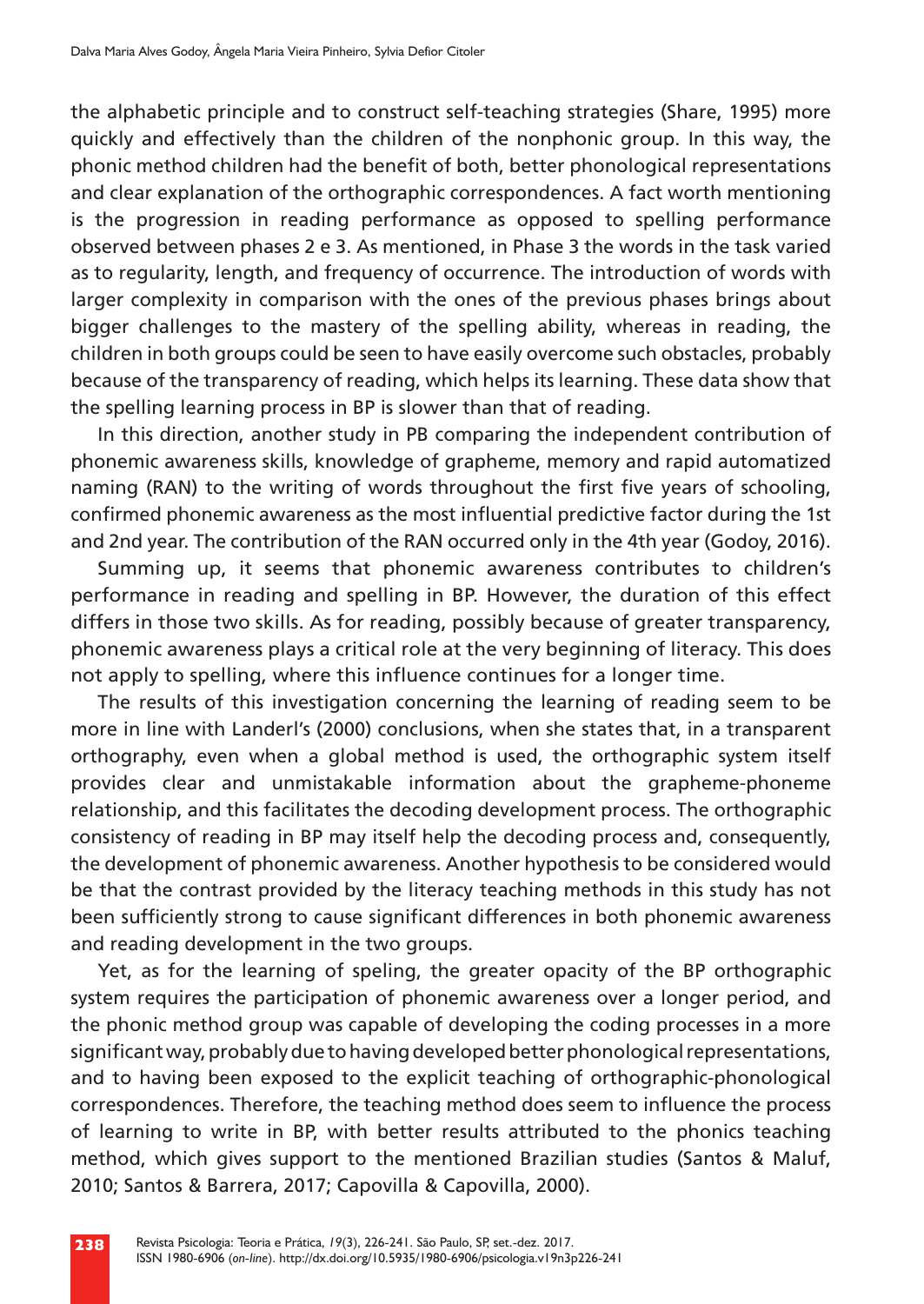From an educational viewpoint, these results suggest that in order to achieve the domain of literacy in an effective way, the BP learner should be provided with clear and explicit coding instruction, which is in agreement with what has been shown in many studies in other alphabetic systems (Hempenstall, 2016) as well as with the national intervention studies with children with learning difficulties (Justino & Barrera, 2012; Fukuda & Capellini, 2012).

Although most results presented here agree with the literature, it is important to point out that due to limitations such as sample size, number of classrooms followed and the exploratory nature of the of the current study, its findings are not generalizable. However, it is also important to realize that exploratory studies have the value of indicating a tendency to be explored in further research. In this sense, experimental studies of longitudinal character are very welcome and can confirm, clarify and amplify the results achieved here.

#### **References**

- Capovilla, A. G. S., Capovilla, F. C. (2000). Efeitos do treino de consciência fonológica em crianças com baixo nível socioeconômico. *Psicologia: Reflexão e Crítica, 13*(1), 07-24. doi:10.1590/S0102-79722000000100003
- Caravolas, M., Lervag, A., Defior, S., Málková, G. S., & Hulme, C. (2013). Different patterns, but equivalent predictors, of growth in reading in consistent and inconsistent orthographies. *Psychological Science, 24*(8), 1398-1407. doi:10.1177/0956797612473122
- Cardoso-Martins, C. (1995). Sensitivity to rhymes, syllables, and phonemes in literacy acquisition in Portuguese. *Reading Research Quarterly*, *30*(4), 808-828.
- Connelly, V., Johnston, R., Thompson, G. B. (2001). The effect of phonics instruction on the reading comprehension of beginning readers. *Reading and Writing. 14*, 423-457. doi:10.1023/A:1011114724881
- Cossu, G., Shankweiler, D., Liberman, I. Y., Katz, L., & Tola, G. (1988). Awareness of phonological segments and reading ability in Italian children. *Applied Psycholinguistics, 9,* 1-16. doi:10.1017/S0142716400000424
- Defior, S., Serrano, F. (2011). Procesos fonológicos explícitos e implícitos, lectura y dislexia. *Revista Neuropsicología, Neuropsiquiatría y Neurociencias, 11* (1), 79-94.
- Dehaene, S. (2012). Aprender a Ler. In *Os neurônios da leitura como a ciência explica a nossa capacidade de ler* (pp. 213-252). Tradução de Leonor Scliar-Cabral. Porto Alegre: Penso.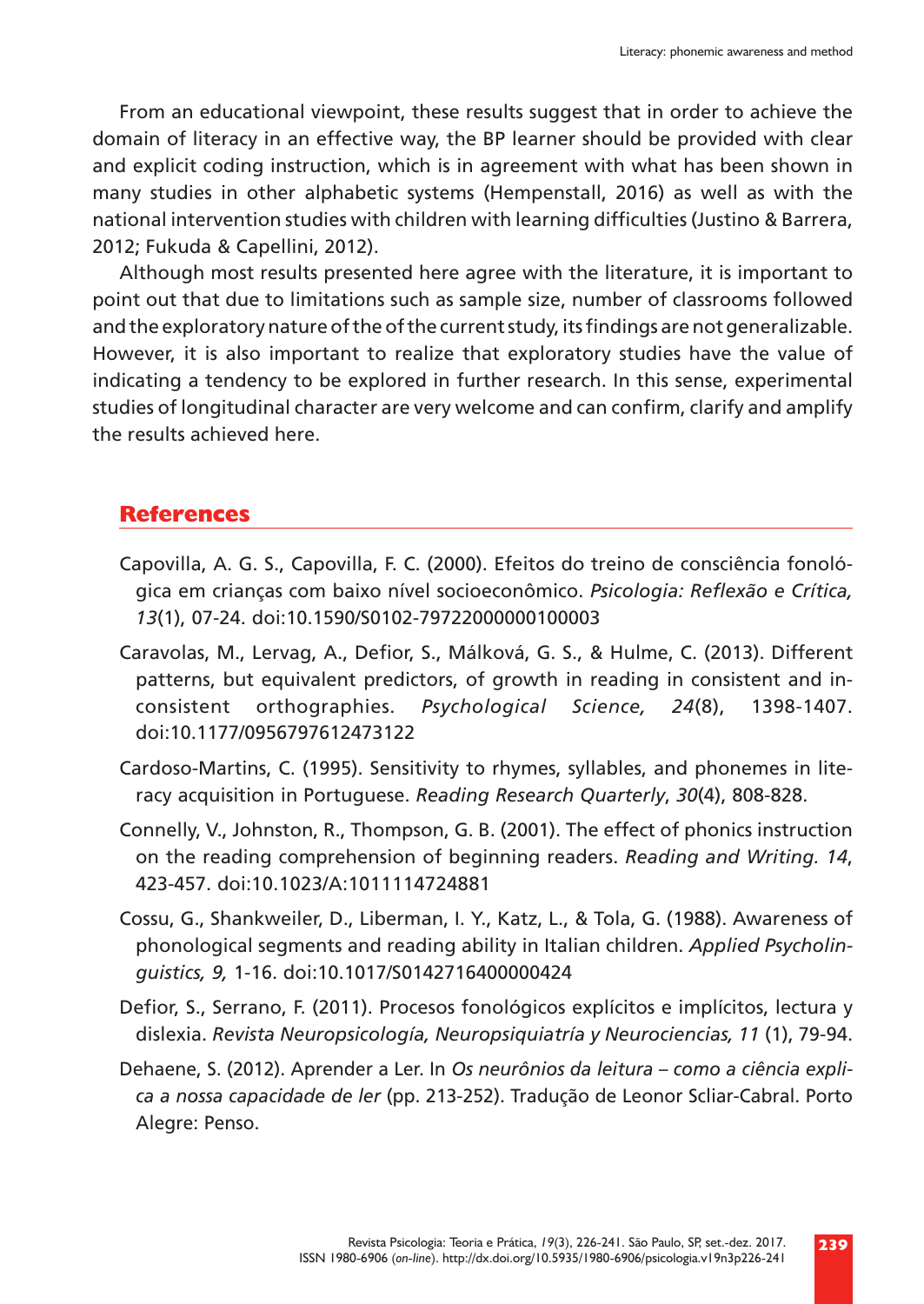- Dias, N. M., Biguetti, C. A. (2009). Intervenção em habilidades metafonológicas em estudantes do ensino fundamental e desenvolvimento de leitura. *Psicologia em Revista, 15*(3), 140-158.
- Duncan, L. G., Castro, S. L., Defior, S., Seymour, P. H. K., Baillie, S., Leybaert, J., ... Serrano, F. (2013). Phonological development in relation to native language and literacy: Variations on a theme in six alphabetic orthographies. *Cognition, 127*(3), 398-419. doi:10.1016/j.cognition.2013.02.009
- Fukuda, M. T. M., Capellini, S. A. (2012). Programa de intervenção fonológica associado à correspondência grafema-fonema em escolares de risco para a dislexia. *Psicologia Reflexão e Crítica, 25*(4), 783-790. doi:10.1590/S0102-79722012000400018
- Godoy, D. M. A. (2001). *Testes de consciência fonológica e suas relações com a aprendizagem da leitura no português*. Dissertação de Mestrado [Não Publicada]. Universidade Federal de Santa Catarina, Florianópolis, Brasil.
- Godoy, D. M. A., Cogo-Moreira, H. (2015). Evidences of factorial structure and precision of phonemic awareness tasks (TCFe). *Paidéia (Ribeirão Preto), 25*(62), 363-372.
- Godoy, D. M. A. (2016). Aprender a escrever: contribuição das habilidades de consciência fonêmica, nomeação seriada rápida e memória de trabalho. *Revista IberoAmericana de Estudos em Educação, 11*(4), 2558-2575.
- Hempenstall, K. (2016). *Read about it: scientific evidence for effective teaching of Reading.* Austrália: Jennifer Buckingham.
- Jong P. F., van der Leij A. (1999). Specific contributions of phonological abilities to early reading acquisition: results from a Dutch latent variable longitudinal study. *Journal of Educational Psychology*, *91*, 450-476.
- Justino, M. I. S. V., & Barrera, S. D. (2012). Efeitos de uma Intervenção na Abordagem Fônica em Alunos com Dificuldades de Alfabetização. *Psicologia: Teoria e Pesquisa, 28*(4), 399-407. doi:10.1590/S0102-37722012000400009
- Landerl, K. (2000). Influences of orthographic consistency and reading instruction on the development of nonword reading skills. *European Journal of Psychology of Education, 15*(3), 239-257.
- Melby-Lervag, M., Lyster, S. A. H., & Hulme, C. (2012). Phonological Skills and Their Role in Learning to Read: A Meta-Analytic Review. *Psychological Bulletin, 138*(2), 322-352.
- Moll, K., Ramus, F., Bartling, J., Bruder, J., Kunze, S., Neuhoff, N., ... Landerl, K. (2014). Cognitive mechanisms underlying reading and spelling development in five European orthographies. *Learning and Instruction, 29*, 65-77. doi:10.1016/j. learninstruc.2013.09.003
- Mousty, P., Leybaert, J., Alegria, J., Content, A., & Morais, J. (1994). Belec: une batterie d'évaluation du langage écrit et de ses troubles. In J. Grégoire & B. Piérart